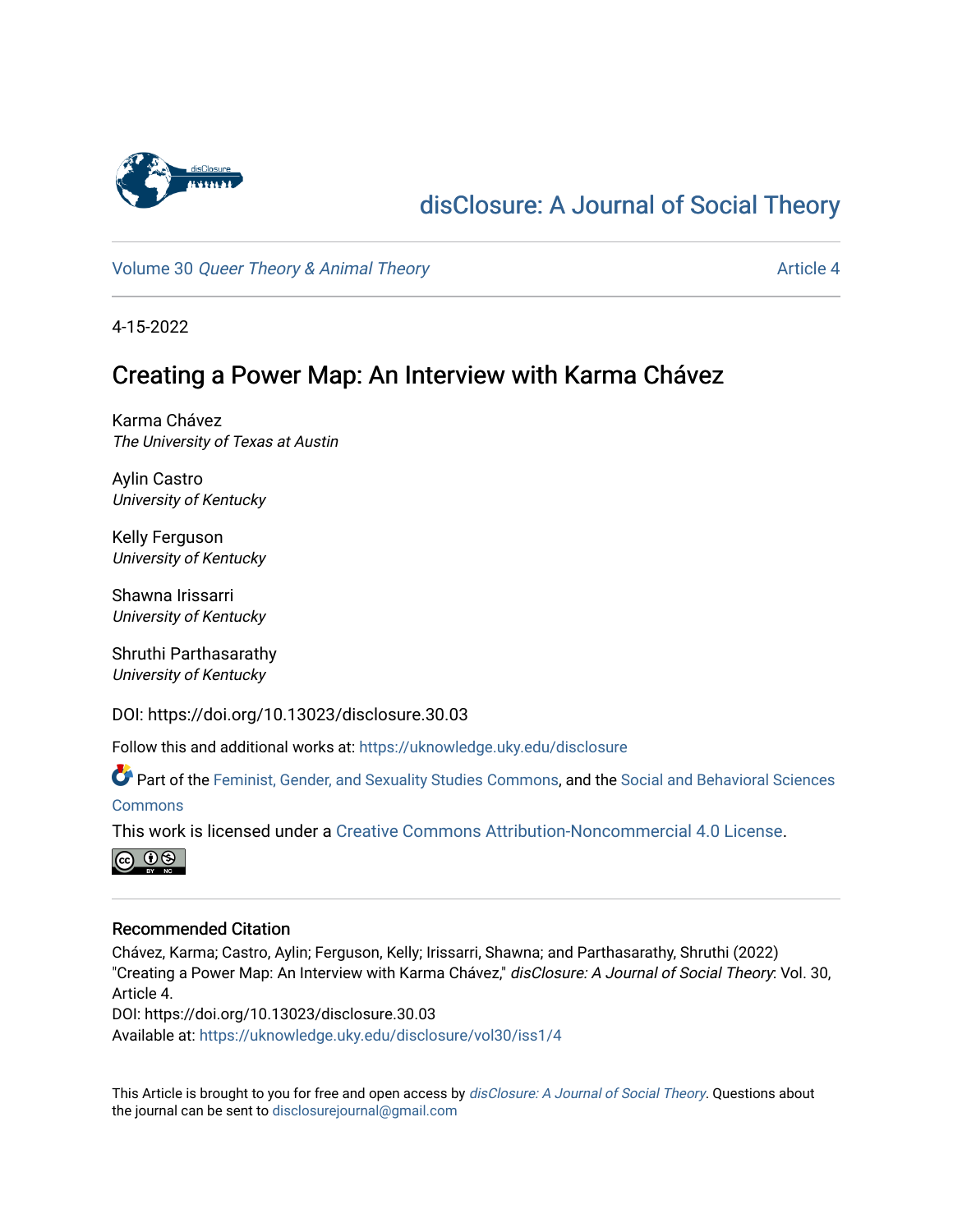#### **Creating a Power Map: An Interview with Karma Chávez**

An Interview with Karma Chávez, *The University of Texas at Austin*  Interviewers: Aylin Castro, Kelly Ferguson, Shawna Irissarri, and Shruthi Parthasarathy

*Karma Chávez is Department Chair and Associate Professor in the Department of Mexican American and Latina/o Studies at The University of Texas at Austin. Her scholarship is primarily informed by queer of color theory and women of color feminism. Methodologically, she is a rhetorical critic who utilizes textual and field-based methods. She is interested in studying social movement building, activist rhetoric, and coalitional politics. Her work emphasizes the rhetorical practices of groups marginalized within existing power structures, but she also attends to rhetoric produced by powerful institutions and actors about marginalized folks and the systems that oppress them (e.g., immigration system, prisons etc.).* 

**Shawna Irissarri (SI):** *So, we want to start off with the traditional class question. What does queer theory mean to you?*

**Karma Chávez (KC):** I think queer theory at its most basic level is a critique of normativity. And I think it begins from a place of saying that heteronormativity is a problem. That it is repressive not just to people who don't conform to heterosexuality- whether that's in terms of gender or class or race or ability or sexuality, I mean any of these sorts of vectors that we talk about. I think it begins with a critique of normativity. And then I think as it grows, it becomes a critique of our relationships to the state, and to other institutions. I think queer theory is necessarily antagonistic toward the ways that institutions and structures form our capacities for being able to relate in lifegiving ways to other people and to be able to express ourselves in terms of our identities in ways that feel right to us. And I think at its best queer theory is also deeply antagonistic to capitalism, whether its anarchist strands or socialist strands, it engenders that sort of critique as well. And I think increasingly, the only queer theory that's worth its weight is queer of color critique, black queer theories and other racialized queer theories where gender and sexuality are not understood as anything other than inherently racialized. I do think there's a version of queer theory that is antiidentity, that is anti-family, these kinds of things, I don't think that version of queer theory gets us very far.

**SI:** *Okay, so I'm doing research on non-binary lesbian identity and how lesbian sexuality kind of*  informs gender and how there's not really a clear divide between gender and sexuality, but I want *your opinion on whether you feel like there is a clear divide or not between gender and sexuality.*

**KC:** Well, analytically there is in a certain sense, right? So, we talk about them in ways that imagine them as separate. And that can be very useful politically, and it can also be useful as a thought exercise, but I think when we look at the history, specifically of lesbian identities, but we could talk more broadly as well, and if you read classic texts such as Stone Butch Blues, the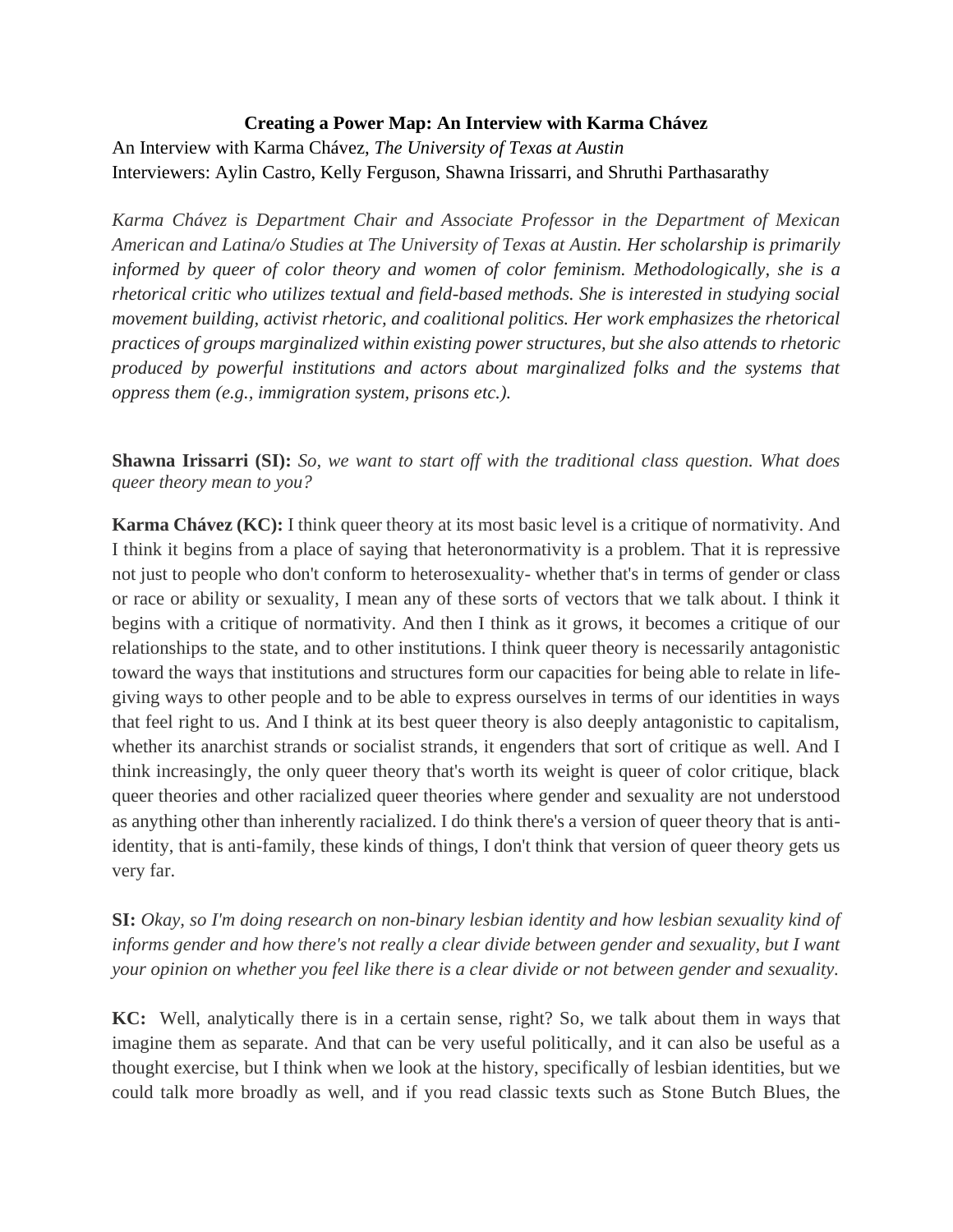punishment of non-normative sexuality has always been about a punishment of non-normative gender. And that's because inherently the punishment of non-heterosexuality, for example, is because men and women aren't playing their gender roles. This is what I think the mainstream gay and lesbian movement has always gotten wrong and why they, to their own detriment, throw transgender and non-binary, gender non-conforming people under the bus is because we've always been subject to gender policing that is presented to us as about sexuality, and of course there is a dimension there too where people don't especially like the idea of men having sex with other men or women having sex without men, and men having sex in ways that aren't sort of the classic heterosexual way of doing it. And so, it is too about sexuality and that's where it can be helpful to parse those things out but they're so deeply imbricated that I think it doesn't do us a lot of good to parse them out all the time. And I should also say that despite that a lot of times the particular lineage of queer theory extends back to Freud and Foucault's post-structuralism. There's another very strong case to be made that queer theory emerges, specifically out of women of color feminism, which is always lesbian of color feminism.

### **Aylin Castro (AC):** *Can you tell us a little bit about how you got into activism? Did you grow up around it? Or how did that relationship come to be?*

**KC:** Sure, I grew up in rural Nebraska. My mom is White and my dad is Mexican American, and we sort of very firmly identified as Mexican American so there wasn't any Chicano identity there at all. My dad is a union guy, my parents are very working class, my mom was a lunch lady. So I had a kind of politicization in that way, largely around class and parts. My dad didn't, until I was basically an adult, he never talked about racism that he experienced. Any of the racism that we experienced, my mother, you know, to her credit in many ways, in part because she didn't know how to deal with the question of race, but a part because she wanted to protect her kids, she just always explained it through class. So, if we were treated badly unless it was blatantly obvious where you couldn't say it was not about being Mexican, she said, "you know people just hate poor people and so you're a poor person and that is why you get hated." So, I grew up with that consciousness, but not overtly activist. I was involved in a lot of things in college, but really, when I got to graduate school at Arizona State, was when I was surrounded by immigration discourse everywhere, that is when I actually started participating in that movement. I did my dissertation related to the movement and spent many years doing research that was related to the movement. But, my kind of activist work was in many ways, its own thing, even if it was informed by my scholarship and in a lot of ways that is still the case. I think I use my position, both as a scholar, and as an able body person who can move tables and you know, call reporters and things like that that have nothing to do with being a scholar, to support movement work that I think is important. Oftentimes I am writing about that work too, or something adjacent to it but they are not always completely integrated, and I think that is actually a productive thing.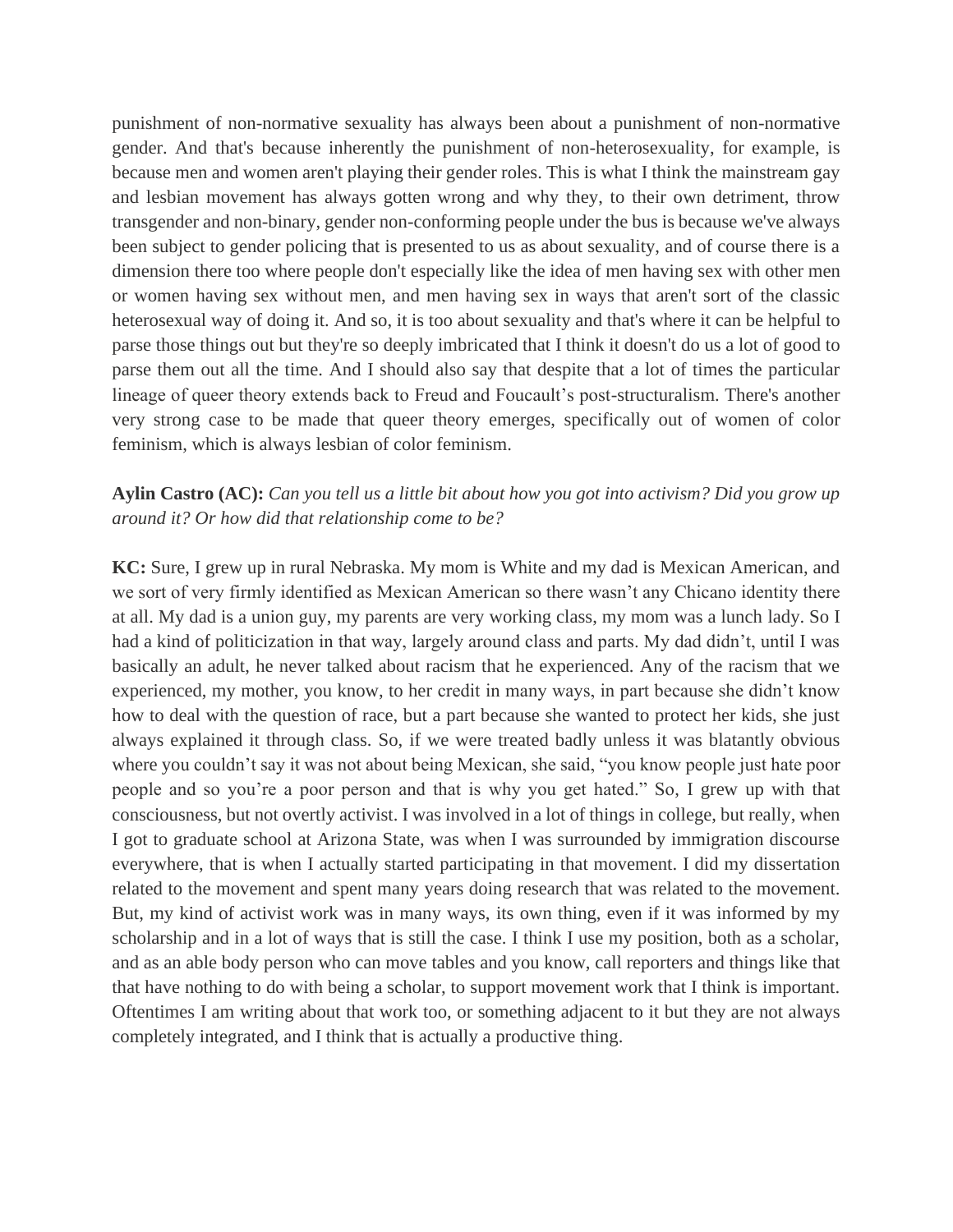**AC:** *A follow up to that, do you feel like these coalition moments happen organically or are these something that we have to look for and work at?*

**KC:** I think it is a both/and. I think there are times when it is just so obvious that something needs to come together in ways that would not have, outside a particular situation in the world that exists, but a lot of times, even if that labor is not visible. Some of these connections come as a result of long histories, of people building relationships with one another, people doing political education to understand interconnectivity. And so that they are actually very prepared for when that moment comes. Now it is an opportunity to build something new that somebody would not have seen otherwise. That is probably much more common than the kind of happenstance, spontaneous coalition moment, because (for) any of our activism to be done well, it has to be strategic, very principled, very calculated and enduring.

**Shruthi Parthasarathy (SP):** *This is a little different from the questions that have been asked, but I really enjoyed the book* (Queer Migration Politics: Activist Rhetoric and Coalitional Possibilities) *and I thought it was amazing too for the methodology, but also, as it was just very fascinating for me to read and I think it's a brilliant book. Could you talk a little bit about how you chose the objects of analysis for the rhetorical device and the manifestos? For example, the court cases that the question mentions and, how you arrived at choosing those objects of analysis? And what does it mean methodologically to use certain things and not use certain things?*

**KC:** Yeah, so, I'll give you a scholarly answer and then I'll give you a more real answer. So the scholarly answer, and this is also true, but what I'll say after this is in some ways more so the scholarly answer...is (that) I'm very invested in creating space in my scholarship for ideas; in forms of analysis that may not see the pages of an academic book or an academic journal. If I'm not doing it; now that's changing a lot, because the academic world is changing a lot, and so I don't write as much about contemporary immigration stuff anymore, because frankly, there's so many good immigrant activist academics, who have lived this stuff, that I as a U.S. citizen haven't lived that in some ways, I try now to do more space creating for them to get their work out (rather) than me having to say on things. But, even so, it's not that I don't write about these things, it's just, I approach it cautiously knowing my own privilege and positionality. But, with that book, I wanted to give voice to things in relation to both queer movements and immigration movements that I didn't think were getting a lot of play in the scholarship or in the world. Stuff that was very meaningful to me personally, but that I just didn't see it getting a lot of airtime and so that was a big part of how I selected things. The other piece of it, though the sort of real answer as I phrase it, is that I never had really planned to write a book and then I got this job at Wisconsin and I had to write a book. And all of a sudden, the dissertation which really wasn't book material, you know, I kind of make a book (out of it). And was I telling your class this? I can't remember... I've been in so many talks... About looking at Jack Halberstam's Facebook page? Yes, I did tell you the story. Yeah, and so that, that really is the real answer; is that I was like wait a minute, not only can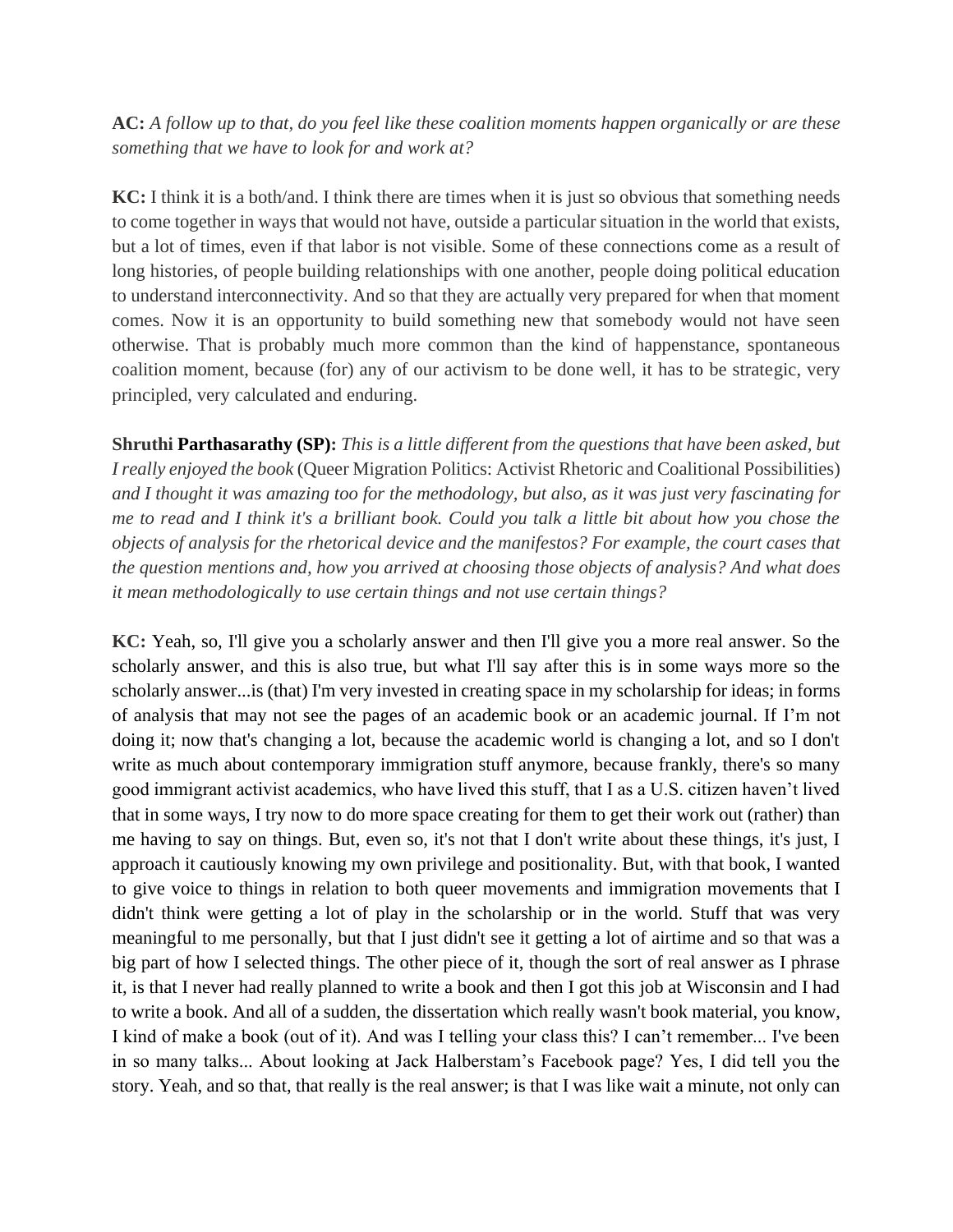I do the kind of intellectual project voices, but that I can actually feature voices of people that I know and work I know really well that are doing this. And so, then it became a political project that I could sort of do as an academic project. I had these resources at my disposal, because of my connections through movement work that I was like, shit, alright, nobody else is going to write about Yasmin Nair in a way that really understands the complexities of her work, because she gets dismissed all the time for being too contrarian, too difficult, too utopian etc., etc. And, I was like, I actually understand her work and what she's trying to do, so I can write something otherwise, and that was because of personal relationships. That's not always the way, I mean the book I'm publishing that's going out in June, you know, I don't have any personal relationships with anybody in that book, but I think it's a worthwhile approach.

**SP:** *A follow up question to that; do you have any advice for scholars on consuming non-literary resources, but also, on utilizing non-literary resources? For example, if one were to do either a rhetorical analysis or a discourse analysis in their own work…what would you tell young scholars, who are trying to use and consume these materials?*

**KC:** In terms of...you mean like in terms of their relationship to the scholarship or their relationship to the object of analysis?

#### **SP:** *Both.*

**KC:** Yeah, I mean, I think it changes...as you go through the academic career, right? So, I think there's a lot less in some ways, open to you as graduate students because you're trying to prove yourself by the standards that exist. So, I think there's a way in which you have to show 'them' that you can do this thing in the way that they, and I'm using this "they" very intentionally like "they" whoever the fuck "they" are, so that you can show that you can do what "they" say, in the way it needs to be done. I actually think in some ways that's a really good practice for grad students, because all of the books on creativity, for example, say that you really can't find true creativity until you master what someone else says is a form. And so, like Matthew Fox has this great book on creativity, where he's like, you know, very few great artists have ever emerged until they understood what they were working against and I think of the academy in the same way. So, I think there's a way in which, especially your relationship to the scholarship, you might early on cite a bunch of shit that you don't want to cite and that you think is really fucking stupid. But it's the scholarship in your field that everybody says matters, and so you know what? Throw it in there, hold your nose, whatever it is. You get to a point later in a career, you can do what Sarah Ahmed (did), and you can publish an entire book that doesn't cite one white man in the whole thing. But, you probably can't do that now. Maybe you can, but you probably can't, and so it's also about knowing the kind of the trajectory of the scholarship you want to do. And I think the same is true for object choice. When I was coming out, you know in my field, I published a piece on queer theory. And, I think that was in the first like 10 or 15 pieces in the entire field of communication that had been published in queer theory. So, everyone was like, "um.. you know, you're gonna have a hell of a time getting a job kid...like no one's interested in, like, basically your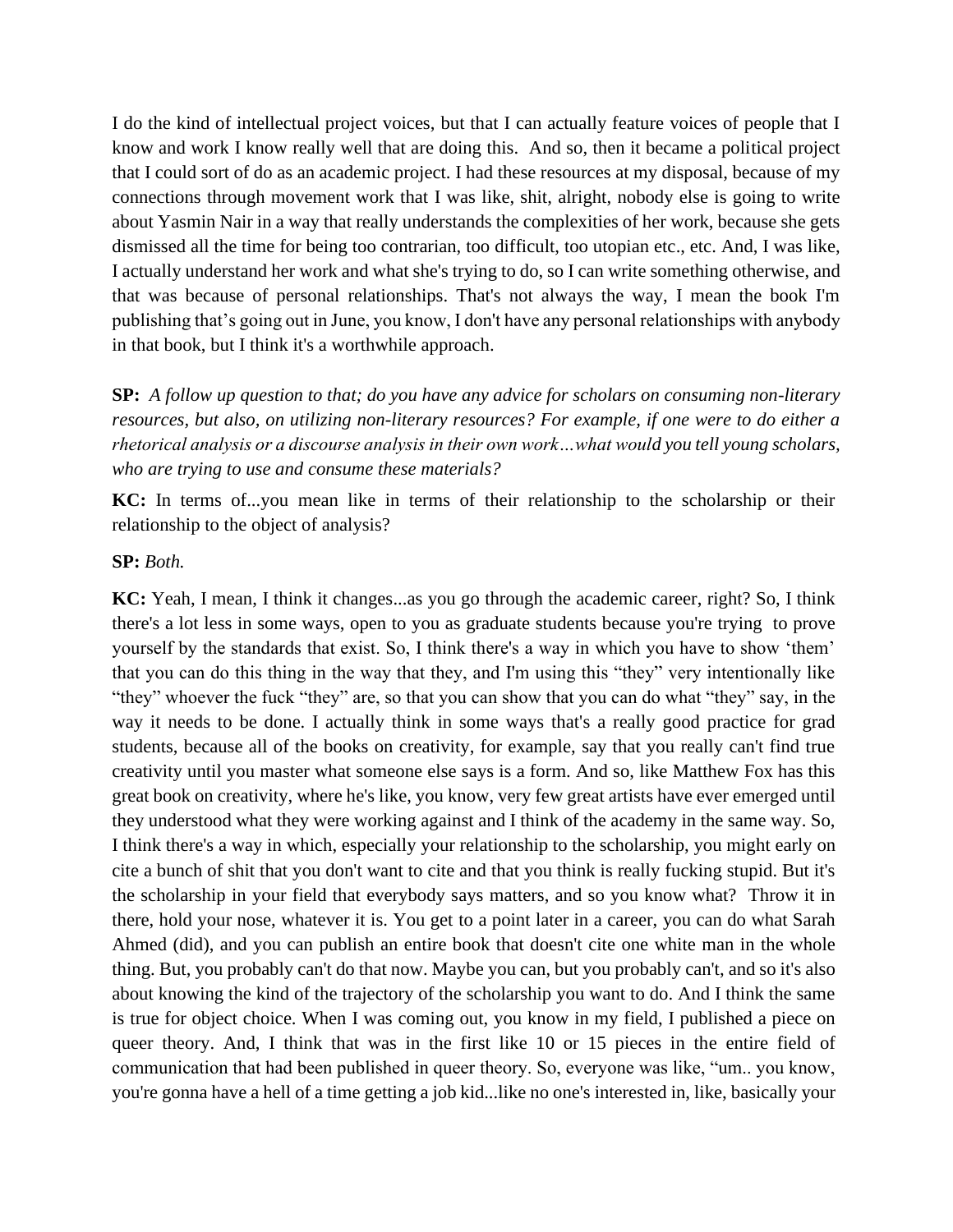identity being your object of analysis…". And my approach was just to be really good at what it was I did by their standard in that every scary thing I gave them in terms of object choice or in terms of scholarship I wanted to engage with, I gave them something familiar that they can hold on to, and that they knew meant that okay, I was rhetoric scholar, I did have the chops. But, I can remember when I was on the job market, you know, whatever 13, 14 years ago and I was sitting in a hotel room with the committee at some liberal arts college for a rhetoric position and the chair says to me, "So, what makes you a rhetoric scholar?" And you know, I was kind of... so, I started to say some things and she cut me off, and she goes, "No, no, I, I believe that you're a scholar of race and ethnicity. I just don't believe you're a rhetoric scholar." And, it was, you know, interesting because of course, years later I got a job at the top rhetoric program in the country, not at that little liberal arts school. That was good luck on my part, and also, though, I was very strategic to never be able to get that question again. But as I've gone, you know I strayed further and further and further from "the thing" because "the thing" is not that interesting to me. The approach is and some of the tools are, but what people consider the field of rhetoric is pretty dusty. That was a long answer, but I hope that makes sense.

**Kelly Ferguson (KF):** *Your research seems extremely prevalent given that you are about to publish a book about quarantine amidst the COVID-19 pandemic and also, we read* Queer Migrations *right around the time of the attack on the Asian women in Atlanta. Do these instances push you to continue your research as a form of activism or does it wear on you? How do you do such critical research on such distressing/upsetting subject areas while maintaining mental health?*

**KC:** Yeah, it's a really important question...I think everyone has to wrestle with this question at some point, because if you're doing any work that is significant to you, it's going to have a personal impact. You're gonna get fucking pissed and you're gonna feel hopeless and all these other things. I think I'm a bit cynical about things and so my approach is probably not what you'll hear from other folks, and so I'm really, really resistant to phrases like "I'm so passionate about my work," or "I love my job." And the reason I am is because I refuse, those sorts of emotions in relation to labor. I'm passionate about issues; I'm passionate about justice.

But, scholarship was not something I'm passionate about. I write scholarship because I think I've learned that I have something to say that people listen to and that's been surprising to me at every step of my career, that people give a shit what I say about something, but with people giving a shit comes great responsibility. And, so, I continue to try to push, and I push because I know what matters to people. And, that's because of justice, and my commitment to justice. It's my commitment to justice in terms of stuff outside of the academy. So, queer and trans justice, immigration justice, racial justice. But, also, in terms of creating space in the academy for more people to do this labor, giving people the little bits of insight I've gained over the years, helping people to figure out how to write that cover letter, pushing on the dean when the dean does something that is fucked up for people, you know. But, those are all those are all labor practices,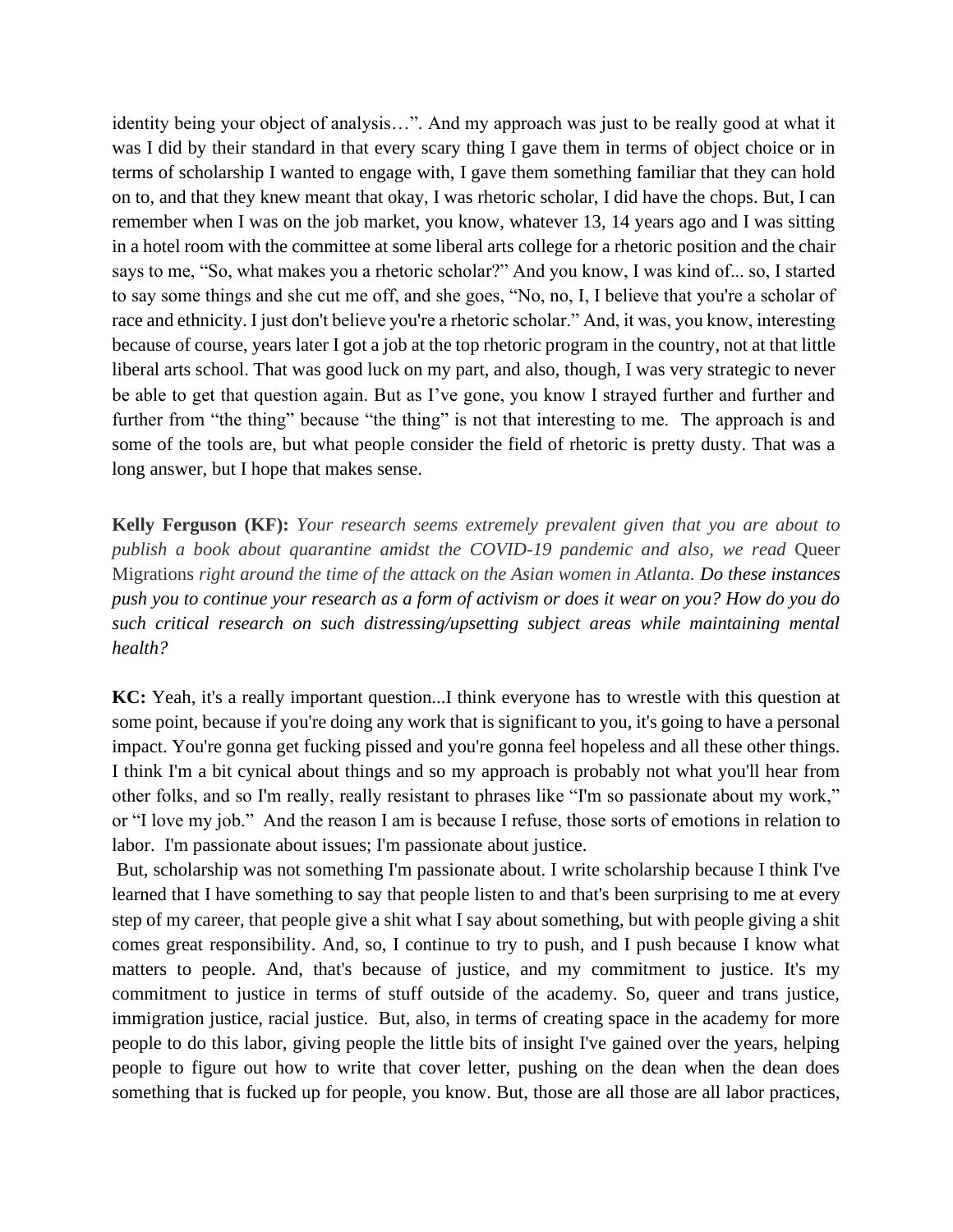labor politics, and my scholarship is a labor practice too. And it's not a labor of love, it's a labor of necessity. And, I think for me, keeping the distinction between my emotional life, my personal life, and my hobbies, you know, my garden and all these things... it gives me great pleasure in the work which I do enjoy, of course, but I'm not going to invest in it personally in that way. That has helped me to kind of maintain a balance, but I think that's a cynical view. And, I don't think it's a view that a lot of academics hold, and I don't offer it as a model per se, it's just what's worked for me.

**KF:** *I am curious about your thoughts about the term "latinx" and "latine." Could you talk about why there has been so much resistance to the usage of "latinx," and the politics behind using "latine"?*

**KC:** There's been, like, so much resistance to the term Latinx and the politics behind it. Yeah, I mean, you know, the easy answer, right, is that we're gender normative people. And the language itself was inherently gendered in ways that languages like English are not exactly, right? And, so, I think a big part of it is just tradition. But, I think the other big part of it is, we now use Latinx shorthand, right? Or Latine as kind of a shorthand...it's a political intervention but it's shorthand for what Latino was...what Latina has never been, but for what Latino was. And so, we use it that way and it kind of does this generalizing kind of neutralizing function. But I think part of the resistance comes from the fact that the folks who originally introduced Latinx were doing so from a trans and non-binary position, which is to say you know the " $\hat{a}$ " sign or the "a/o" ways that we were trying to be gender inclusive, we're actually not gender inclusive. And, so the "X" was really introduced as a way to centralize that kind of non-binary or trans experience. And, it wasn't meant, I think, there's a lot of people who resist the widespread use of Latinx the way it is because, once again, trans and nin-binary folks are erased. And, I know I should say I know less about the kind of history of "Latine" and how that that kind of came to be. So, you might be able to educate me on that. But I do think that it returns to the first question, you know, gender oppression is central in this, it's really a gendered question. And, I just think, it's hard to say…I think there's also a class element to it. In the sense that, you know, I, we decided in my department...you know, we have three units; Center for Mexican American Studies, Latino Research Institute in the department and the kind of collective, we just called Latino Studies. And, we were very clear, we just decided to call it "Latino Studies", in part because, in talking with our community, our local community, our working-class community, immigrant community... I mean, "Latino" doesn't necessarily resonate, let alone, "Latinx". And so, there's an intellectualism to the "x," or the "e," as well, that don't track well with the community. So, there's resistance from a lot of directions, I'd say.

**SI:** *I was going to ask the next question relating to our current administration. I want to ask, how do you think the current administration may have affected immigration activism, if at all. We see that Biden is still perpetuating many of the harmful anti-immigration policies, including family*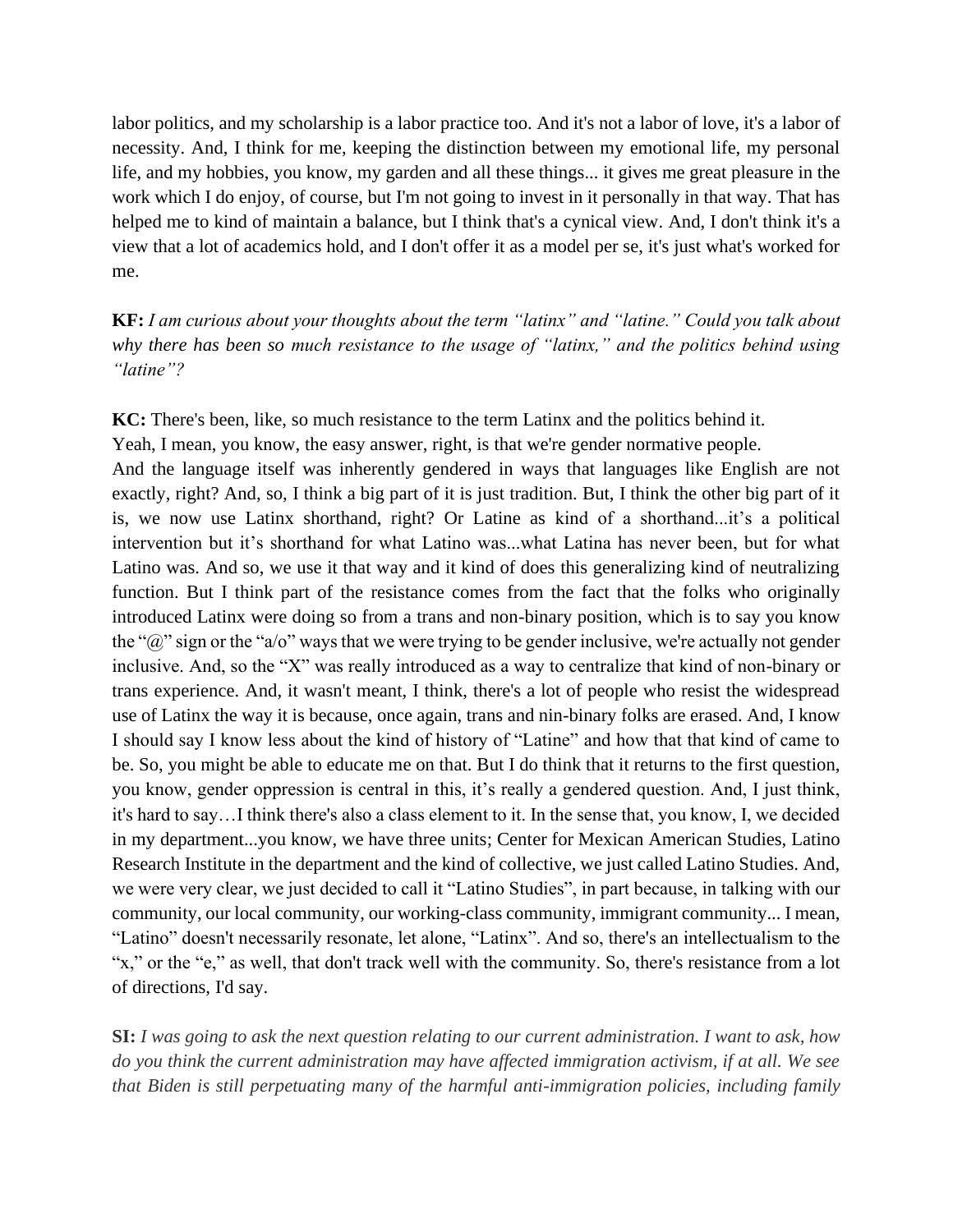*separation. And I've noticed that a lot of mainstream activism begins and ends at "go out and*  vote," and the election of Democrats to office, and yet we see this administration isn't *accomplishing the goals that we're wanting. So, do you feel like activists' momentum has died down at all, or is it consistent?*

**KC:** You know, the democrats have never been the friends of the immigrant justice movement, that's the bottom line. I mean if you look at what Bill Clinton did with regard to immigration, then you look at Obama and now we have Biden, right? I don't know why the mainstream movement can't get it through its thick skull that Democrats are not our friends, and this happens every time a democrat is elected, whatever momentum there is dies down for a while. And then when it turns out they start to look at the reality before them, the material reality that this leader is just as bad, maybe not just as bad... Usually the main difference is that Republicans are vocal about it, and democrats say one thing and do another. It's confusing and so you always see this: there's a little bit of a celebration, they're trying to get in the White House, get in the door, make friends, and then the same shit happens. And then the movement picks back up, but the movements lost momentum because it, by definition, did that. And so a lot of some of my recent work is really focusing on a straight up critique of the mainstream movement because we allow Democrats to take our votes, take our friendship and give us nothing, and the kind of classic example of this in my mind is in 2014. People are getting pissed at Obama by 2014. And you have the first kind of, what the media calls, child migrant crisis right and then there's all this discourse about family, profamily, don't deport my mom, stop separating families, blah blah blah. And so, then what does Obama do with his executive order in November of 2014 is he creates the new Priority Enforcement Program. Priority enforcement program was meant to replace Secure Communities. Secure Communities basically deputising local law enforcement to act like immigration officials, building onto A7G, which is a provision the immigration Nationality Act, which federally enables this and then Secure Communities expanded this program. So PEP was designed to be an alternative to this. But if you look at what the enforcement priorities were for the Obama administration, it was just prettied up in terms of the rhetoric, but essentially the exact same results. And then in advocating for that, Obama tacked it on to his extension of the deferred action program so that the undocumented parents of legal US citizen children could have access to deferred action just like DACA students do, which of course he knew was never going to happen, the courts weren't gonna let that happen. But people touted that part of it. And then he branded the whole thing with "we're going to deport felons, not families." And so he took that language directly from the immigration rights movement, which is all pro-family and all anti-crime (and the anti-crime position is anti-black), because that's what the immigrant movements are positioning itself against. And people ran with it, people endorsed it and all of a sudden, there were a lot of queer and trans migration activists who were like "what the fuck?" but they don't have mainstream airtime, and then we all know what happened with the Obama administration deportations, right? So, it's unfortunate that the movement can't learn these lessons and the same thing is happening over here and you know Biden might throw us more crumbs than Obama did because he's a white guy, and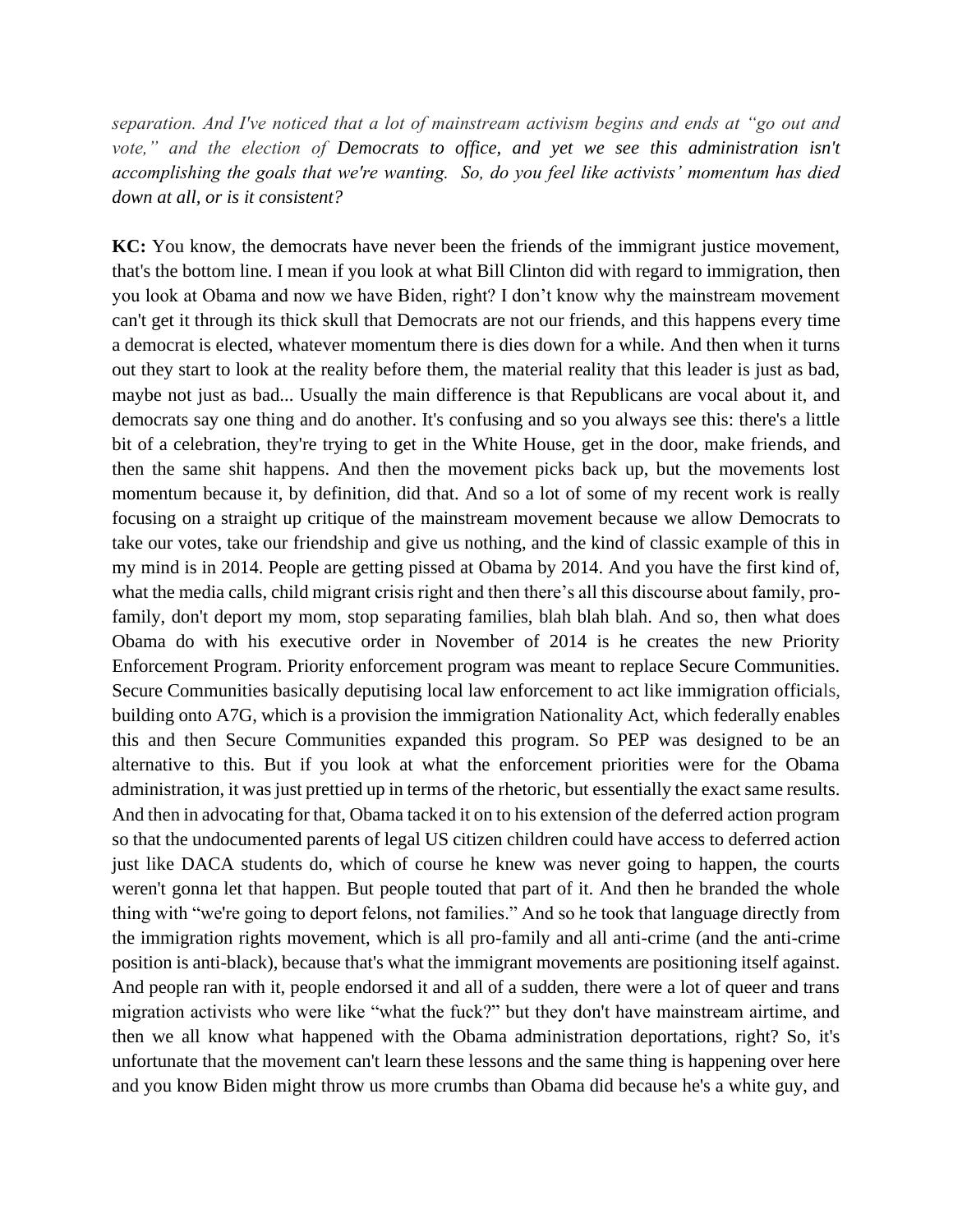he doesn't have as much political capital to lose, just to be really blunt about it, but probably not. It's not going to be as bad as Trump in certain ways, but it will be just the same in others.

**SP:** *In your scholarship that we have accessed, one thing I understood is that you're constantly critiquing the nation and the political formation of the nation state, right? Whether you're looking at it through immigration or citizenship and so, what was the process that you went through to*  look at the nation or the nation state as the focus of your study? I want to understand how, in the *process of studying citizenship or of being documented and undocumented, how did you arrive at looking at the nation state?*

**KC:** Yeah, I mean it's complicated in the sense that you know we're in a time now where some you know, where we are several hundred years really into the formation... the process of forming the modern nation state, and you know, almost 200 years really into the kind of nation state formation, that we have now across the globe. That formation, I mean, I think we have to start from the premise that that formation is a temporal formation that didn't exist for millennia. And it doesn't have to exist in the future. I think if we begin from that premise, then it allows us not to take the nation state for granted and to dig into the logic of the nation state. And there's probably many logics of the nation state. I'm interested in the primary logic of its belonging, which I think is related to the citizen and the 'alien', right? And, that's not the citizen and the immigrant, it's the citizen and the 'alien' because many citizens effectively function as 'alien', right? So, I think we have to dig into the logic of the nation state, we have to imagine the ways in which that is our kind of fundamental enemy, that formation. But for that formation, we might have any number of other ways to identify ourselves to relate to each other...to construct belonging, right? And so, for me, that also then comes with a critique of national borders as fundamental because the logic of national borders is the logic of citizenship; it is the logic of the prison industrial complex. It's quite deep in terms of how we make determinations about who belongs, and who doesn't. The nation state is so immersive that it's very hard for us to think our way out of it. It's very hard for us to think about appeals that we don't make to that nation state. What I'm really interested in is how do we make appeals that actually put cracks in the foundation of that formation? My work is primarily done in relation to the U.S. nation state, but I think that's an important project writ large and that's where the intellectual project is a political project. So I don't know that I totally answered but that's how I think.

**SP:** *It does. In the book you've talked very beautifully about the ways in which belonging can and can't happen, and the limits and boundaries between each identity formation, and the languages that each identity formation uses to mobilize around. Could talk about these kinds of overlaps that you have recognized? How do you think young scholars who are doing this work can identify these sorts of overlaps? How did you arrive at looking at them, especially the way in which you locate yourself in the borders between these identities. You don't ever say, "Oh, these are bad*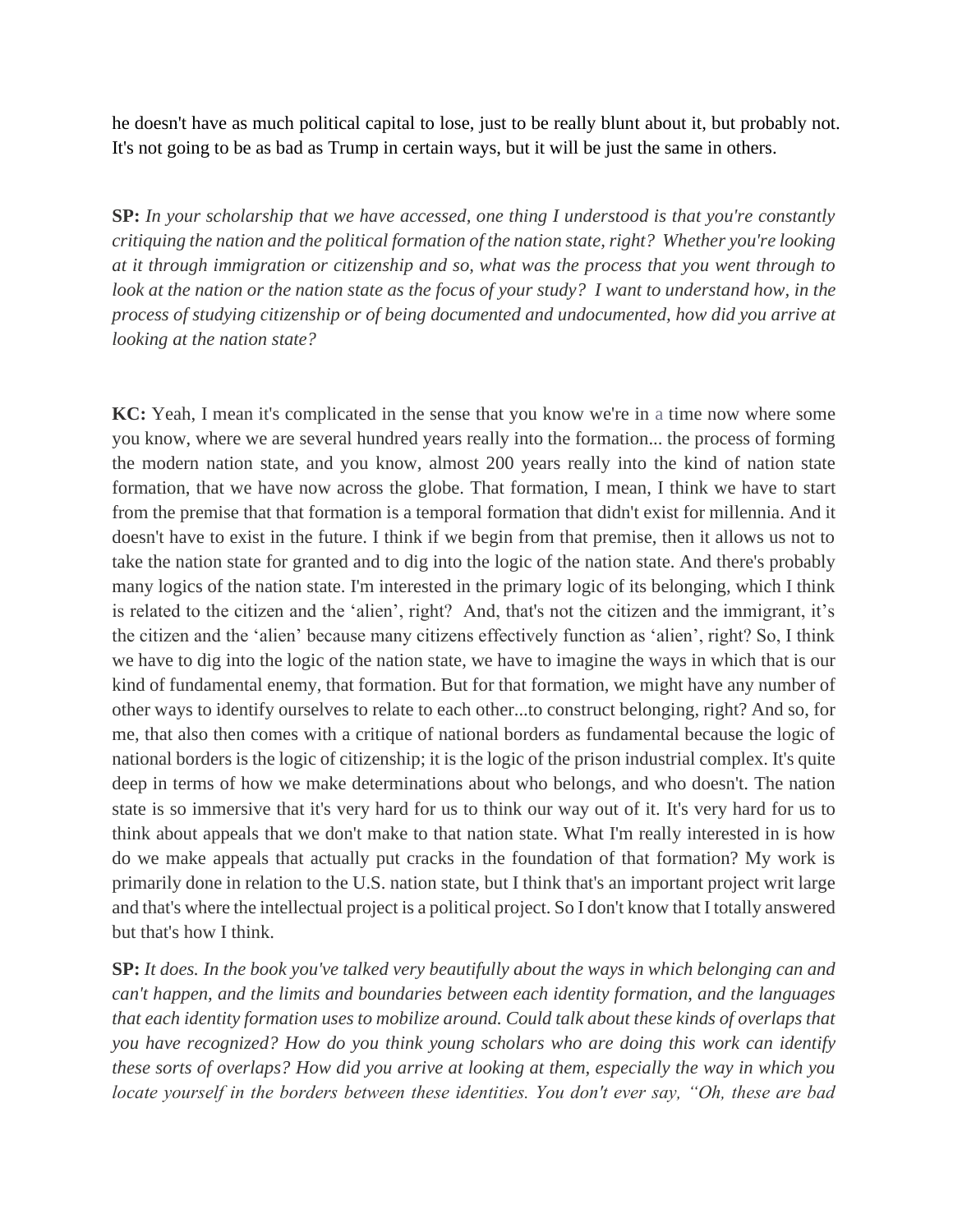*people and these are good people." I think that's what I was trying to ask. How do you do the analysis without these absolute frameworks? You take such a metered and beautiful way to think about it and I was wondering if you could talk about how you do the writing and the thinking through that process.*

**KC:** Well, first of all thank you. That's really nice for you to say. I think what I'm trying to figure out is how we get out of dichotomous thinking because I always talked to my students about the ways that the binary opposition becomes the sort of foundational relation of Western culture. So, you go back to Ferdinand de Saussure and semiotics and then you get to Lacanian psychoanalysis and then you get to Levi Strauss's cultural anthropology, and then you get to Derrida's poststructuralism and Derrida sort of dismantles the whole thing. And he says, this is a framework you've created and it's not real. Yet we know these deep archetypal dichotomies constitute so much about the world we live in. So, in a way I'm deeply Derridean post-structuralist in a certain sense, right? I think that's part of where that comes from; I think it's so politically important. So, what motivated *Queer Migration Politics* was really a concern about the way that queer theorists were dismissing gay and lesbian politics as too presentist, too simplistic and all this shit, and I was like, well, yes that's true in a certain sense. On the other hand, there's all these ways that we can retool their appeals and show the different work that they could be doing. And I think that in showing that different work that opens up different ways for thinking and then it helps us to get to the next phase of trying to make those appeals differently. So, that's I guess my sort of poststructuralist (approach) which kind of grosses me out to say, but, it is kind of a post structuralist approach, I take to this, which is to get inside the logic of the thing and to never throw it all but to see where it actually is doing something that we can take and use differently.

**SP:** *Thank you! I'll ask one more question and then I think Aylin will wrap it up. In the lecture and in the class, you've talked about occupying institutional spaces and that currently, as you are more secure, you're able to mobilize the resources and do politics differently, compared to various other moments when your presence was precarious. Could you talk about occupying institutional spaces and the ways in which you have to navigate the institution? How has privatization and inaccessibility due to it, and the polarization on campus created by increased policing (particularly with regards to how immigration policies work out on campus spaces) impacted how students who are documented or undocumented get access to institutional spaces and what has been your response as a faculty member who's currently more secure now versus at earlier times in the institution.*

**KC:** Yeah, I think. It's really important to understand how institutions work, how power moves in institutions. I think a lot of times when undergraduate students and grad students to a degree, junior faculty, certainly... actually, pretty much everybody on campus doesn't quite understand how the institution works and I think that's by design. Even if you do a power map of your entire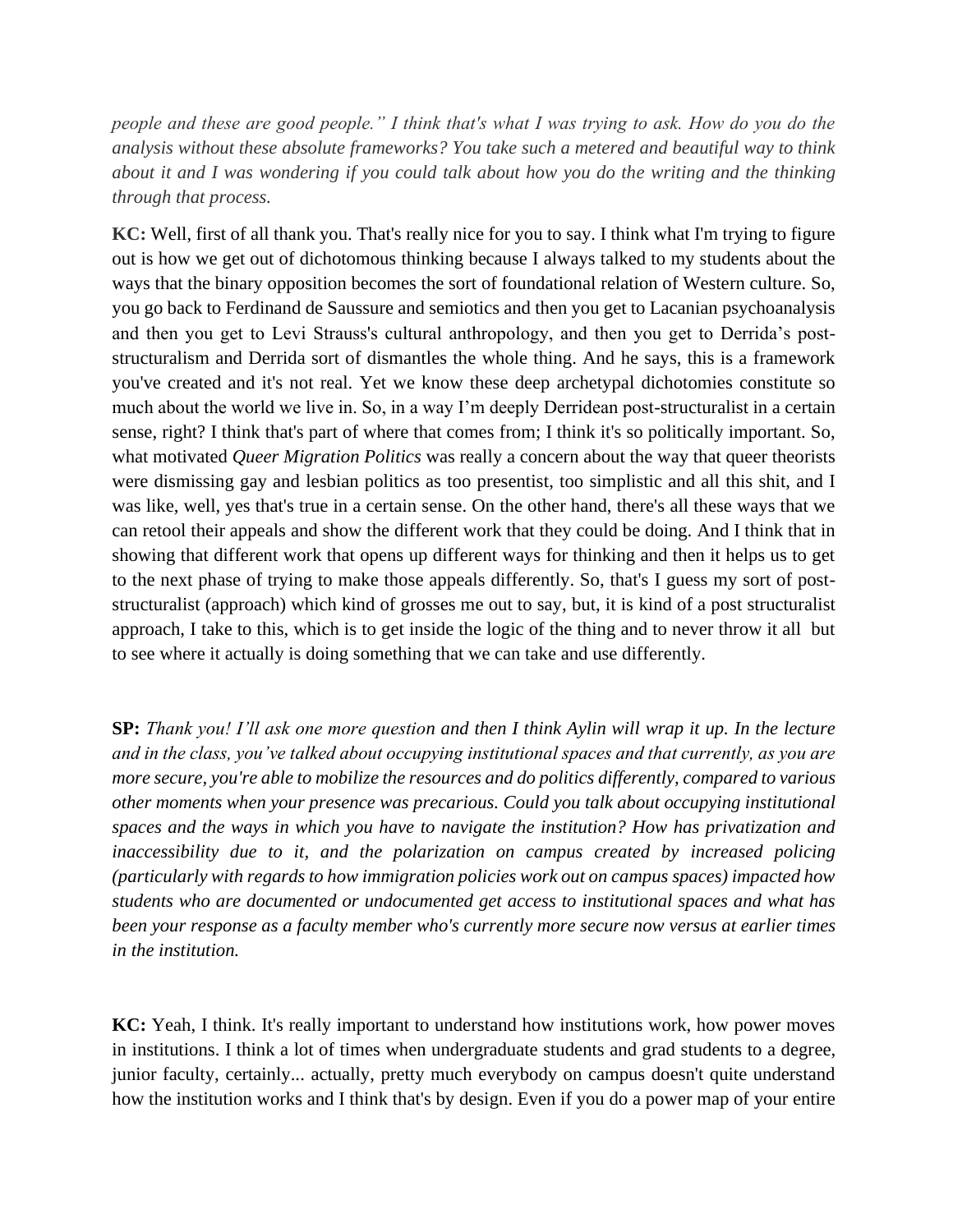institution, which I highly recommend you do if you want to do any activism on your campus. Figure out who is at the top. Figure out who those people are and what motivates them, anything you find out about them. Figure out where the power points are to pressure them. You know you don't want to ask a question to the President, that you should actually ask the Dean. You want to figure out how you get access to the Dean. Well, probably the best way is to make friends with the Dean's secretary. I mean rule number one on any institution is treat all the staff like they're gold, because they are. There is also an instrumental value to that too, right, they help you get access to things that you may not have access to otherwise. One thing is really to understand, whatever position you are, to understand how power works. And to understand both your own power because you always have power. If you're in an academic institution, you have some power. If you're an academic and at an academic institution, and to understand what the limitations in that power are. From a graduate student perspective, how secure are your contracts? For example if you stage a rebellion, is your contract solid gold? Are you going to be able to fight if they try to take your employment away, or if they try to kick you out? Is your background clean? Is there anything they can dig up? If the answers to those things are no, then you have to figure out what's going to be your role in whatever the thing is you're doing. And, related to that, it's not just individualist, it's about knowing your relationships to others. So, figuring out who your more privileged allies are among a grad student cohort, for example. You know, is there...this is this rarely happens, but is there a White guy, who really gets the politics, who is not going to take over, but who will listen to women of color leadership, queer leadership, and then press? If you can find one of those, gold! Very rare. But, it's also then about finding who your faculty allies are and thinking about their particular power relationships, too because a lot of times, graduate students connect best with assistant professors. Well, in many ways assistant professors are more precarious than you are because they're on probation. That word is very intentional and, so, because they're on probation, if they start supporting your activism...if they start, you know, challenging the chair, not only might they be getting out of favor with people in power they also might not be doing their scholarship which then becomes a great excuse to get rid of them. This doesn't mean you shouldn't build those relationships, but it's to do so, knowing the situation they're in and on and on. I think it's about horizontal organizing, constantly. I am still doing that, I'm trying to build relationships with people who we know, know how to get the things we want to get. I'll give you an example from today, actually. I was talking to the chair of Black Studies and there's a staff member in the Dean's office who has a lot of power. And we're all in a bad financial situation right now, and this person has a lot of power, about what money gets spent when, where and how. And, it's creating a problem for a lot of our departments. So today, we were talking, you know, I've talked to the Dean about this, she has talked to the Dean about this. Nothing's happened. So we were like, okay, well, who are the White male chairs that we can trust to see if they're experiencing the same thing and then, have him go to the Dean? And so, we came up with the one guy who we think is a pretty good ally and we're going to reach out to him to ask him if he's experiencing the same thing we are and then ask him to intervene. And that sucks that we as women of color have to do that, but it's also just understanding how to maneuver power.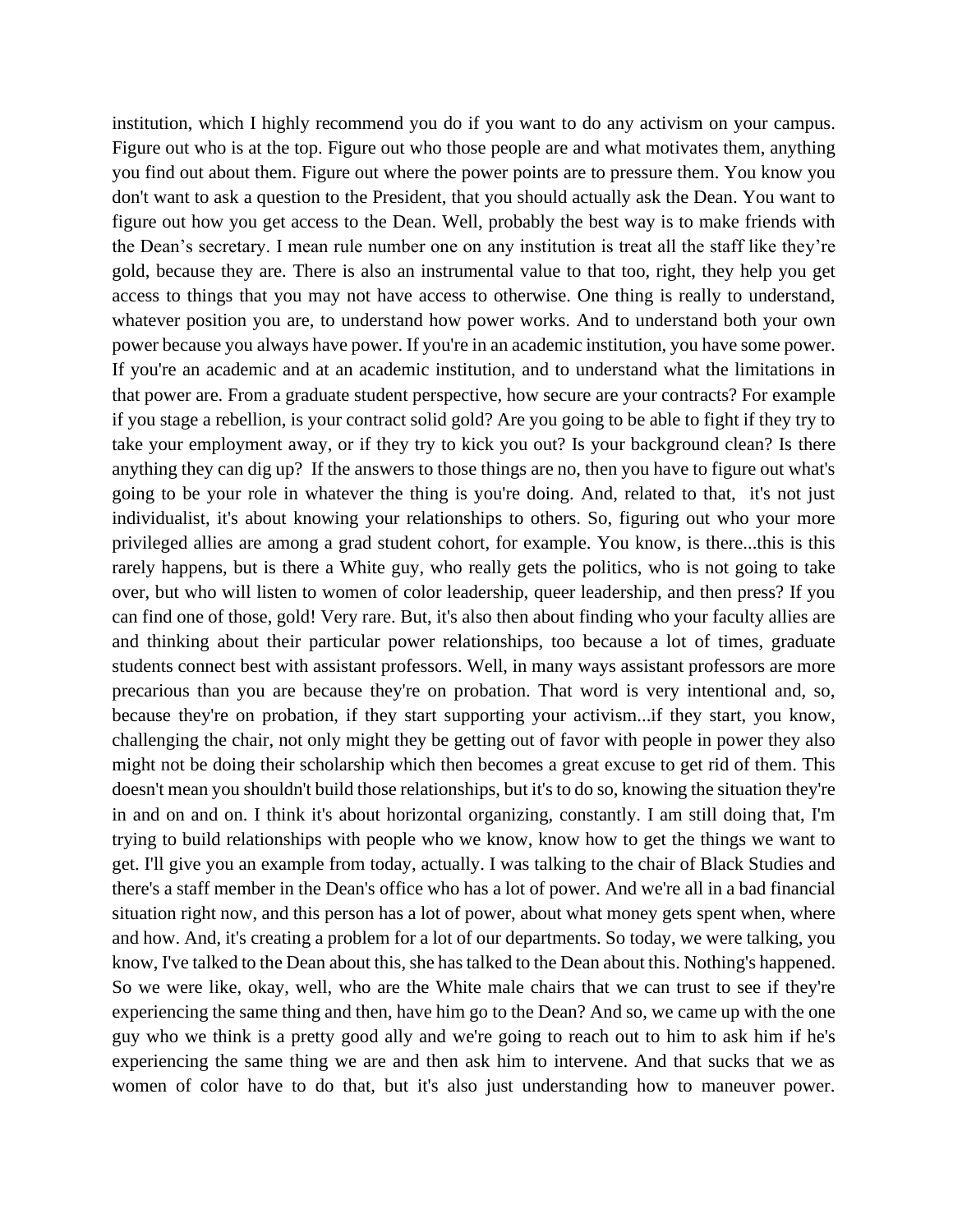Everything is about power in these institutions, and so you have to know how it works and how to use it.

## **SP:** *That was such a good "Intro 101 to Student Activism!" I wish someone had taught us this. That made a lot of sense.*

**KC:** I wish somebody would have taught me this too when I was a student, but nobody did! Administrators are so happy to have students do a big protest outside of the president's office. President doesn't make that decision. The president's third man makes that decision, but that's fine. President's just walking out the back door of the office building. He might come out and say, "I thank you for your activism. We're working on it. Oh, you want to have a town hall? Okay, you know what? I'm going to go give you that town hall!" Then it happens. We all did this! And, nobody wants us to know how to do it, otherwise.

**AC:** *We have one last question, your book*, The Borders of AIDS: Race, Quarantine and Resistance *comes out later this year, which we are all super excited for. What comes after that for you? Are you already working on a new project or, are you going to take a break and focus on something else for a bit? You did mention a lot of urban activism in your introduction of your book, is this something you are looking at as a future project?* 

**KC:** The practical answer is that I am going up for a promotion to full professor in the fall. Even though this book [*The Borders of AIDS*] is coming out in June. They want to see that there is progress on a next book project. In the same way I had to manufacture *The Borders of AIDS* when I was going up for promotion to associate professor, I am manufacturing another book right now, that I may or may not fall through, although I think it will. I published a little book of interviews in 2019 on Palestine. I am very very invested in the struggle for Palestinian liberation. I think it is deeply, deeply implicated in all of the justice struggles in the United States, not just for philosophical reasons but for very material reasons, namely being that the State of Israel, basically creates all security infrastructure for the entire western world. And all of that infrastructure before it comes to the police department in your town, it's tested on Palestinians and everything is tested on Palestinians. All major police departments in the United States, they go to Israel to learn about policing. All of the border infrastructure on the US border is informed by the border walls and fences between different parts of Israel and Palestine. I'm interested in interrogating that relationship, but through something that seems sort of mundane in a way. Which is, rock throwing as protests at these borders. Two years ago Donald Trump basically said that the military could shoot rock throwers on the border, that a rock should be considered a firearm. If you know anything about Israel, Palestine, you know that specifically in the Second Intifada, rock throwing was the primary weapon. Some even said that to throw a rock was to be a Palestinian. I am interested in this gesture, as a gesture of protest and also how, well rock throwing in at least borders, is a rarely lethal act. It is not a lethal force. Very rarely it is. I think in Israel and Palestine there's been in the last 40 years, two deaths as a result of somebody actually getting hit in the head by a big rock.